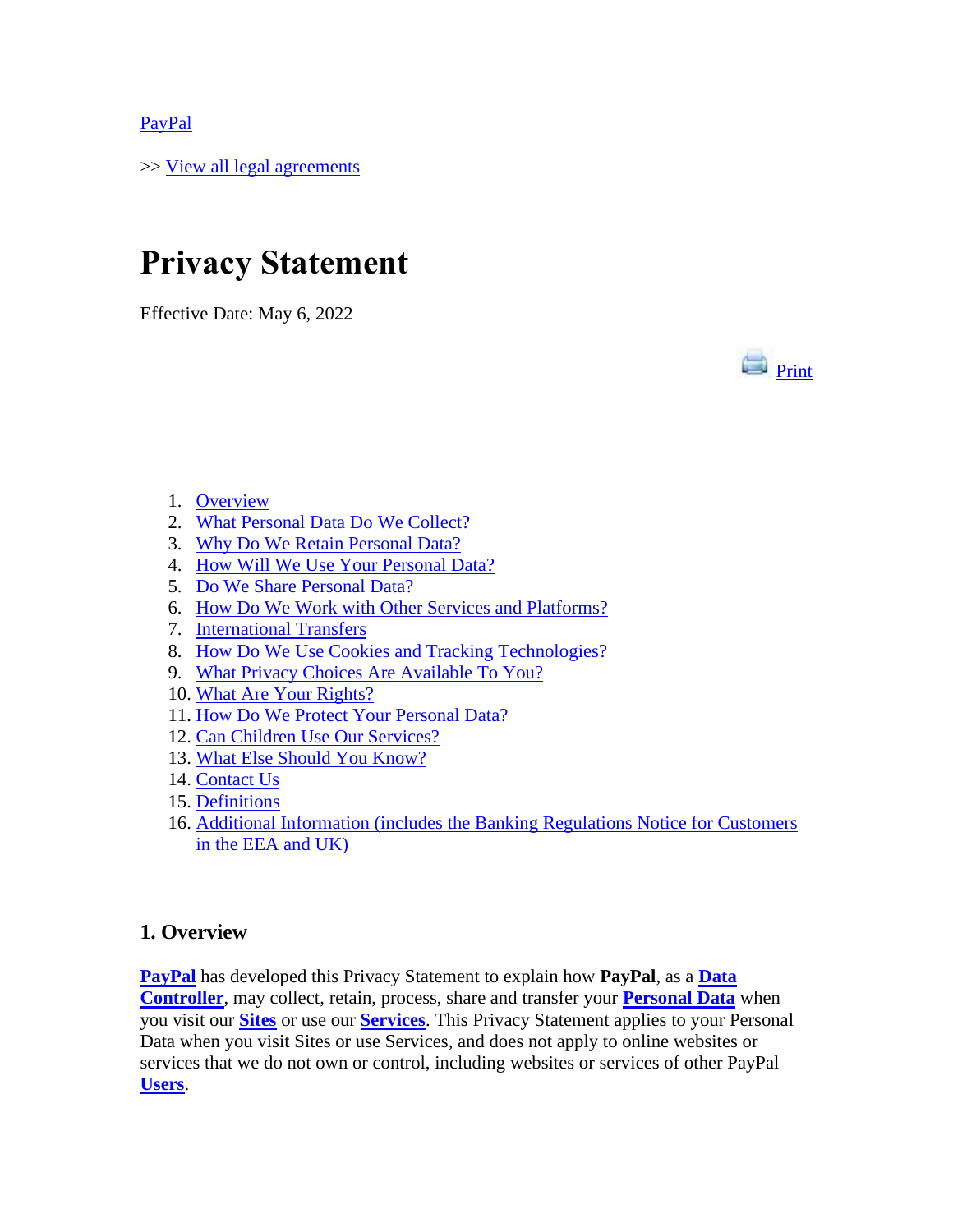As a European bank registered in Luxembourg, we comply with data protection and financial regulatory requirements. For the avoidance of doubt, this Privacy Statement does not constitute a "framework contract" for the purpose of the EU Payment Services Directive (2007/64/EC) or any implementation of that Directive in the European Economic Area or United Kingdom.

This Privacy Statement is designed to help you obtain information about our privacy practices and to help you understand your privacy choices when you use our Sites and Services. Please note that our Service offerings may vary by region. This Privacy Statement may be supplemented with additional notices depending on the Sites and Services concerned. Supplementary information can be found in the [Statement on](https://www.paypal.com/uk/webapps/mpp/ua/cookie-full?locale.x=en_GB)  [Cookies and Tracking Technologies](https://www.paypal.com/uk/webapps/mpp/ua/cookie-full?locale.x=en_GB) and the [Banking Regulations Notice.](#page-14-0)

We have defined some terms that we use throughout the Privacy Statement. You can find the meaning of a capitalised term in the **[Definitions](#page-13-0)** section.

Please [contact us](#page-12-2) if you have questions about our privacy practices that are not addressed in this Privacy Statement.

## <span id="page-1-0"></span>**2. What Personal Data Do We Collect?**

We collect Personal Data about you when you visit our Sites or use our Services, including the following:

- **Registration and use information** When you register to use our Services by establishing an [Account,](#page-13-7) we will collect Personal Data as necessary to offer and fulfil the Services you request. Depending on the Services you choose, we may require you to provide us with your name, postal address, telephone number, email address and identification information to establish an Account. We may require you to provide us with additional Personal Data as you use our Services.
- **Transaction and experience information** When you use our Services or access our Sites, for example, to make purchases from merchants, to receive money, to process payments, or to send money to friends and family, we collect information about the transaction, as well as other information associated with the transaction such as amount sent or requested, amount paid for products or services, merchant information, including information about any funding instruments used to complete the transaction, [Device Information,](#page-13-8) [Technical](#page-13-9)  [Usage Data,](#page-13-9) and [Geolocation Information.](#page-13-10)
- **Participant Personal Data** When you use our Services or access our Sites, we collect Personal Data you provide us about the other participants associated with the transaction.
	- o **Send or request money:** When you send or request money through the Services, we collect Personal Data such as name, postal address, telephone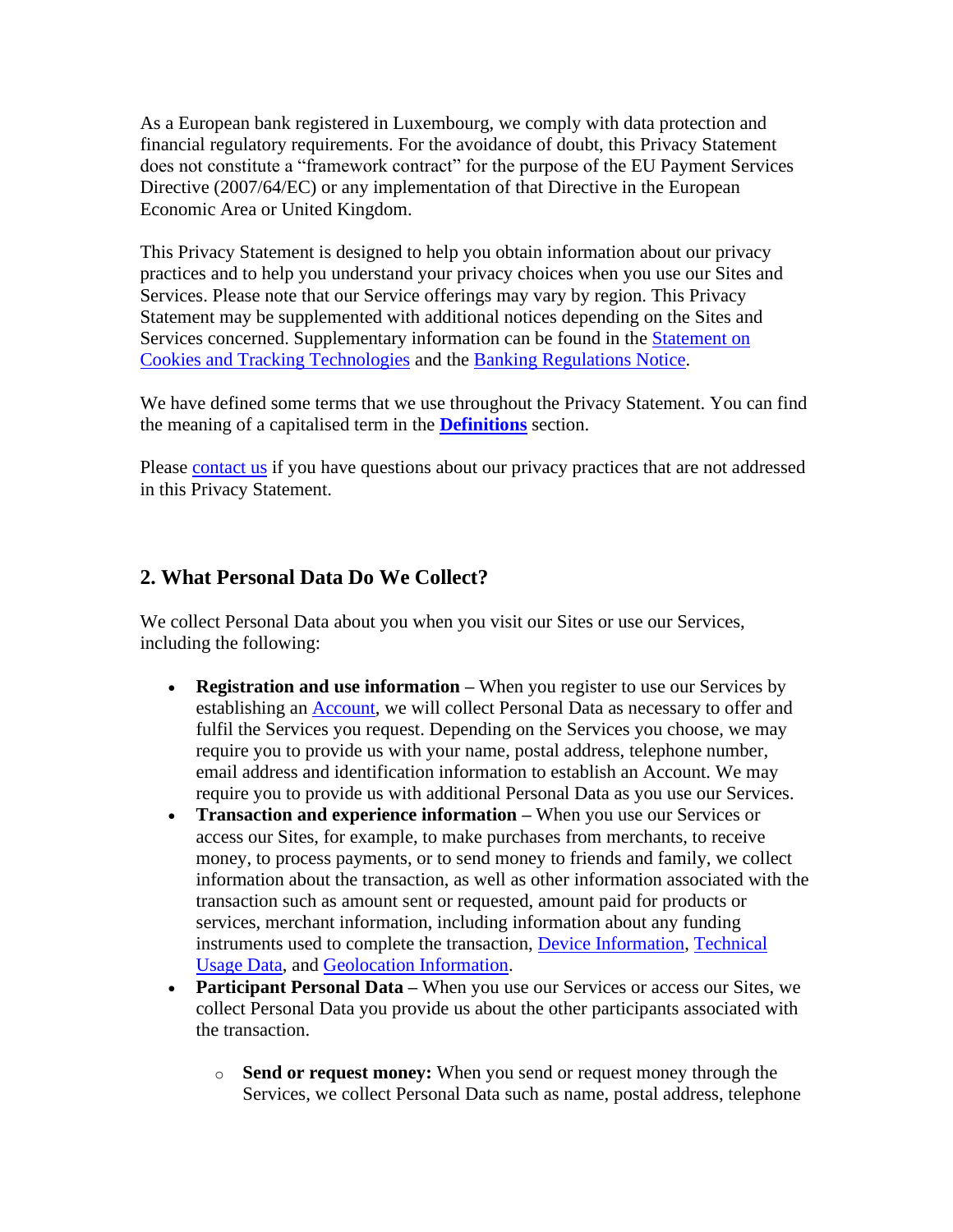number, and financial account information about the participant who is receiving money from you or sending money to you. The extent of Personal Data required about a participant may vary depending on the Services you are using to send or request money.

- o **Pay or request someone else to pay a bill:** If you use our Services to pay a bill for the benefit of someone else, or if you request a User to pay a bill for you, we collect Personal Data from you about the account holder such as name, postal address, telephone number, email address, and account number of the bill that you intend to pay or request to be paid.
- o **Add value to your accounts**: If you use our Services to add value to your Account or any other account you may have, or if you ask a User to add value to any of these accounts, we may collect Personal Data from you about the other party, or from the other party about you to facilitate the request. For example, if you use our Services to reload a mobile phone, or to request value be added to your mobile account, we may collect Personal Data and other information including mobile account number from the other participant.
- **Information about your public profile and your friends and contacts –** It may be easier for us to help you transact with your friends and contacts if you choose to connect your contact list information with your Account or if your Account profile is publicly available. If you establish an account connection between your device or a social media platform and your Account, we will use your contact list information (such as name, address, email address) to improve your experience when you use the Services. When your Account profile is public, other users can find your profile to send you money by searching for you by name, username, email, or mobile number on PayPal and confirm it's you by viewing your photo. You can make your Account profile private anytime in your PayPal.me settings.
- **Personal data that you choose to provide us to obtain additional Services or specific online Services –** If you request or participate in an optional Site feature, or request enhanced Services or other elective functionality, we may collect additional information from you. We will provide you with a separate notice at the time of collection, if the use of that Personal Data differs from the uses disclosed in this Privacy Statement.
- **Personal Data about you if you use unbranded Services –** certain Services are available without being required to log in to or establish an Account. We will collect Personal Data when you are interacting with and making payments to merchants using our card payment services that do not carry the PayPal brand and when you checkout with PayPal without logging into an account. For our unbranded payment services, your interaction is with the merchant, on their platform. If you are an Account holder, or create an Account at a later date, we may collect information about unbranded transactions and associate them with your Account to improve your customer experience as an Account holder and for compliance and analytics purposes. If you are not an Account holder, we will collect and store all information you provide and use such information in accordance with this Privacy Statement.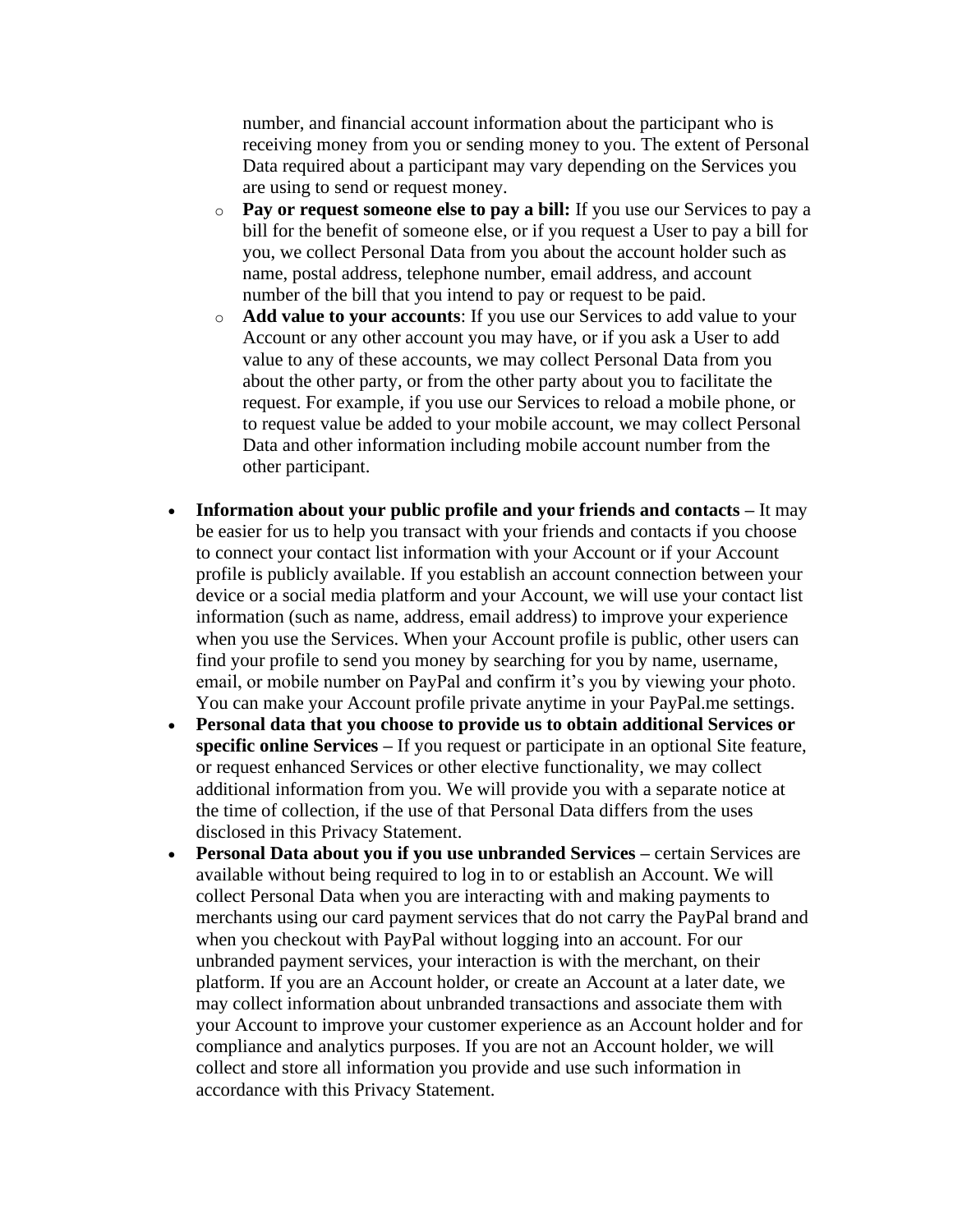- **Personal Data about you from third-party sources –** We obtain information from third-party sources such as merchants, data providers, and credit bureaus, where permitted by law.
- **Other information we collect related to your use of our Sites or Services –** We may collect additional information from or about you when you communicate with us, contact our customer support teams or respond to a survey.

#### Non-Account holders

If you use our Services without creating or logging into an account, we'll still collect personal data, which may include your payment information, device information, and location. When you use our Services without creating or logging into an account, we will use this information to process transactions, prevent fraud and comply with the law. We may connect this information with your account, if you have one or if you create an account at a later date.

#### <span id="page-3-0"></span>**3. Why Do We Retain Personal Data?**

We retain Personal Data in an identifiable format for the least amount of time necessary to fulfill our legal or regulatory obligations and for our business purposes. We may retain Personal Data for longer periods than required by law if it is in our legitimate business interests and not prohibited by law. If your Account is closed, we may take steps to mask Personal Data and other information, but we reserve our ability to retain and access the data for so long as required to comply with applicable laws. We will continue to use and disclose such Personal data in accordance with this Privacy Statement.

The cookies we use have defined expiration times; unless you visit our Sites or use our Services within that time, the cookies are automatically disabled and retained data is deleted. Please consult our [Statement on Cookies and Tracking Technologies](https://www.paypal.com/uk/webapps/mpp/ua/cookie-full?locale.x=en_GB) for more information.

#### <span id="page-3-1"></span>**4. How Will We Use Your Personal Data?**

We may [Process](#page-13-11) your Personal Data when we have a valid legal basis to do so. Depending on the circumstances, we may rely on your consent or the fact that processing is necessary to fulfill a contract with you, or to comply with law. We may also process your personal data where we believe it is in our or others' legitimate interests, taking into consideration your interests, rights, and expectations.

The provision of Services necessary for the performance of our agreement with You, including to: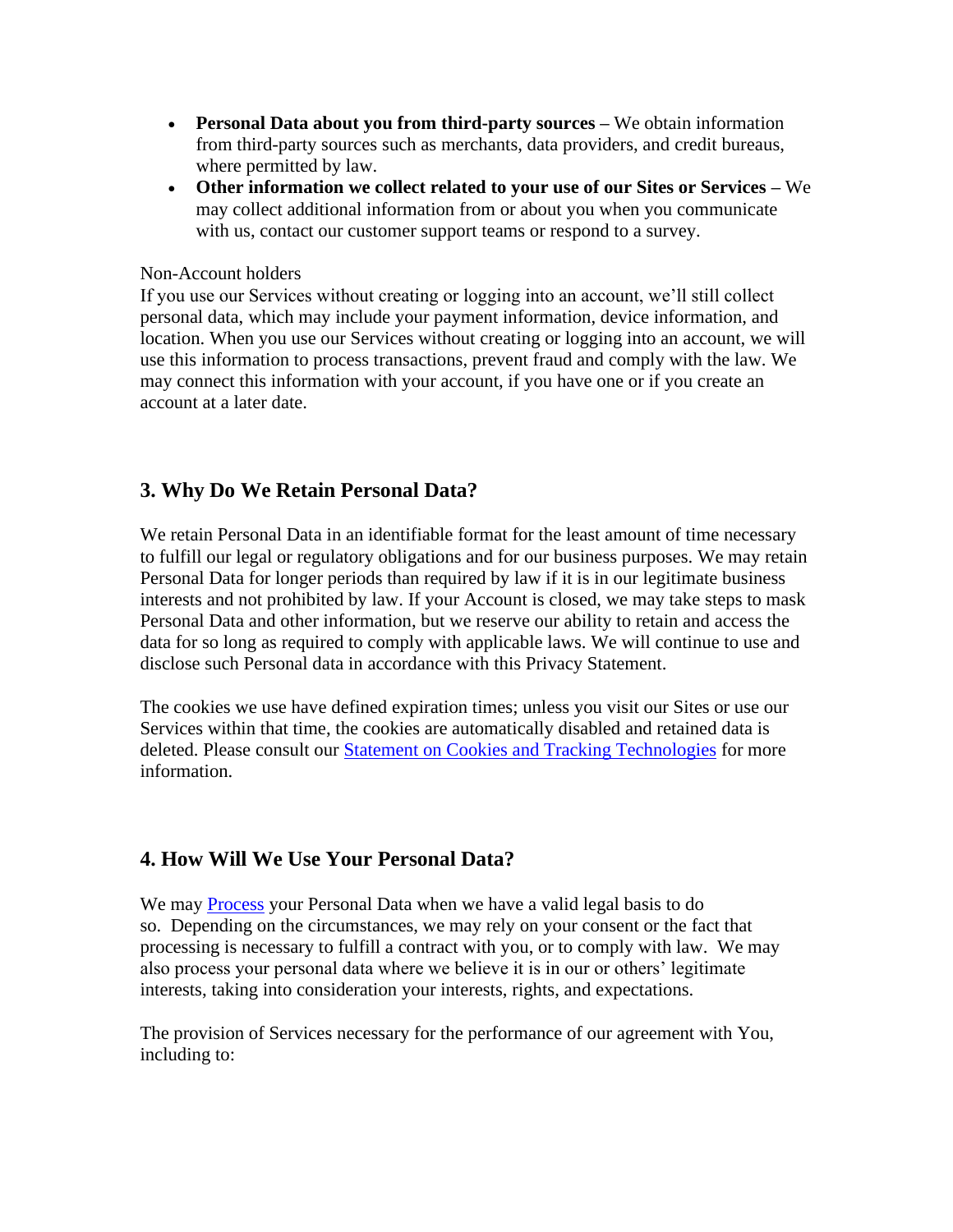- **To operate the Sites and provide the Services,** including to:
	- o Perform any pre-contractual obligation
	- o initiate a payment, send or request money, add value to an account, or pay a bill
	- o authenticate your access to an Account
	- o communicate with you about your Account, the Sites, the Services, or PayPal
	- o create an account connection between your Account and a third-party account or platform
	- o perform creditworthiness and other financial standing checks, evaluate applications, and compare information for accuracy and verification purposes,
	- o keep your Account and financial information up to date.
- **To manage our business needs**, such as monitoring, analysing, and improving the Services and the Sites' performance and functionality. For example, we analyse User behaviour and perform research about the way you use our Services.
- **To manage risk and protect the Sites, the Services and you from fraud by verifying your identity**. PayPal's risk and fraud tools use **[Personal Data](#page-13-3)**, **[Device](#page-13-8)  [Information](#page-13-8)**, **[Technical Usage Data](#page-13-9)**, and **[Geolocation Information](#page-13-10)** from our Sites and websites that offer PayPal Services to help detect and prevent fraud and abuse of the Services.
- **To comply with our obligations and to enforce the terms of our Sites and Services,** including to comply with all applicable laws and regulations.
- **For our legitimate interests, including to:**
	- o **enforce** the terms of our Sites and Services;
	- o **manage our everyday business needs**, such as monitoring, analysing;
	- o **manage risk, fraud, and abuse of PayPal Services;**
	- o **anonymise Personal data** in order to provide aggregated statistical data to third parties, including other businesses and members of the public, about how, when, and why Users visit our Sites and use our Services; and
	- o **conduct business to business marketing;** and
	- o **provide personalised Services (also called interest-based marketing)**  offered by PayPal on third-party websites and online services. We may use your Personal Data and other information collected in accordance with this Privacy Statement to provide a targeted display, feature or offer to you on third-party websites.
	- o **make it easier for you to find and connect with others.** For instance, if you let us access your contacts or when your Account profile is public, we can suggest connections with people you may know and help others connect with you to send you money by letting them find your profile when they search for you by name, username, email, or mobile number on PayPal. We may also associate information that we learn about you through your and your contacts' use of the Services, and information you and others provide, to suggest people you may know or may want to transact with through our Services. Social functionality and features designed to simplify your use of the Services with others vary by Service.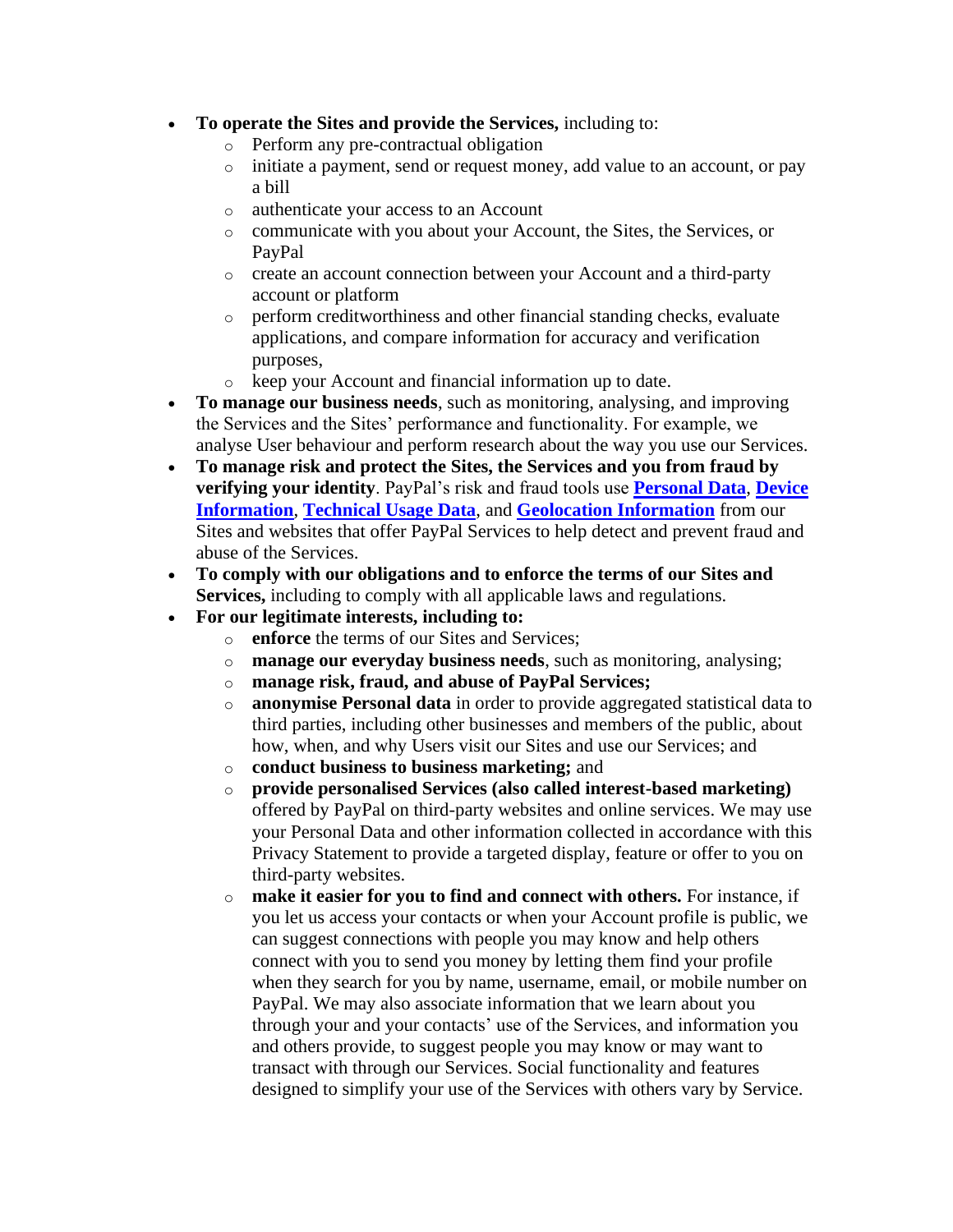- **With your consent, including to:**
	- o **To market to you about PayPal products and Services and the products and services of unaffiliated businesses. We may also Process your Personal Data to tailor the marketing content and certain Services or Site experiences to better match your interests on PayPal and other third-party websites.**
	- o **To use cookies and other tracking technologies to provide a targeted display, feature, Service or offer to you and/or to work with other third-parties such as merchants, advertising or analytics companies to provide these personalised services (also called interest-based marketing).**
	- o **To provide you with location-specific options, functionality or offers if you elect to share your Geolocation Information through the Services. We will use this information to enhance the security of the Sites and Services and provide you with location-based Services, such as advertising, search results, and other personalised** (also called interestbased marketing) **content.**
	- o **To respond to your requests, for example to contact you about a question you submitted to our customer service team.**

**You can withdraw your consent at any time and free of charge. Please refer to the section on ["Your Privacy Choices"](#page-8-2) for more information on how to do that.**

## <span id="page-5-0"></span>**5. Do We Share Personal Data?**

We may share your Personal Data or other information about you with others in a variety of ways as described in this section of the Privacy Statement. We may share your Personal Data or other information for the following reasons:

**With other members of the PayPal corporate family:** We may share your Personal Data with members of the PayPal family of entities to, among other things, provide the Services you have requested or authorised; to manage risk; to help detect and prevent potentially illegal and fraudulent acts and other violations of our policies and agreements and to help us manage the availability and connectivity of PayPal products, Services, and communications.

**With other companies that provide services to us:** We share Personal Data with thirdparty service providers that perform services and functions at our direction and on our behalf. These third-party service providers may, for example, provide you with Services, verify your identity, assist in processing transactions, send you advertisements for our products and services, or provide customer support.

**With other financial institutions:** We share Personal Data with other financial institutions that we have partnered with to jointly create and offer a product. These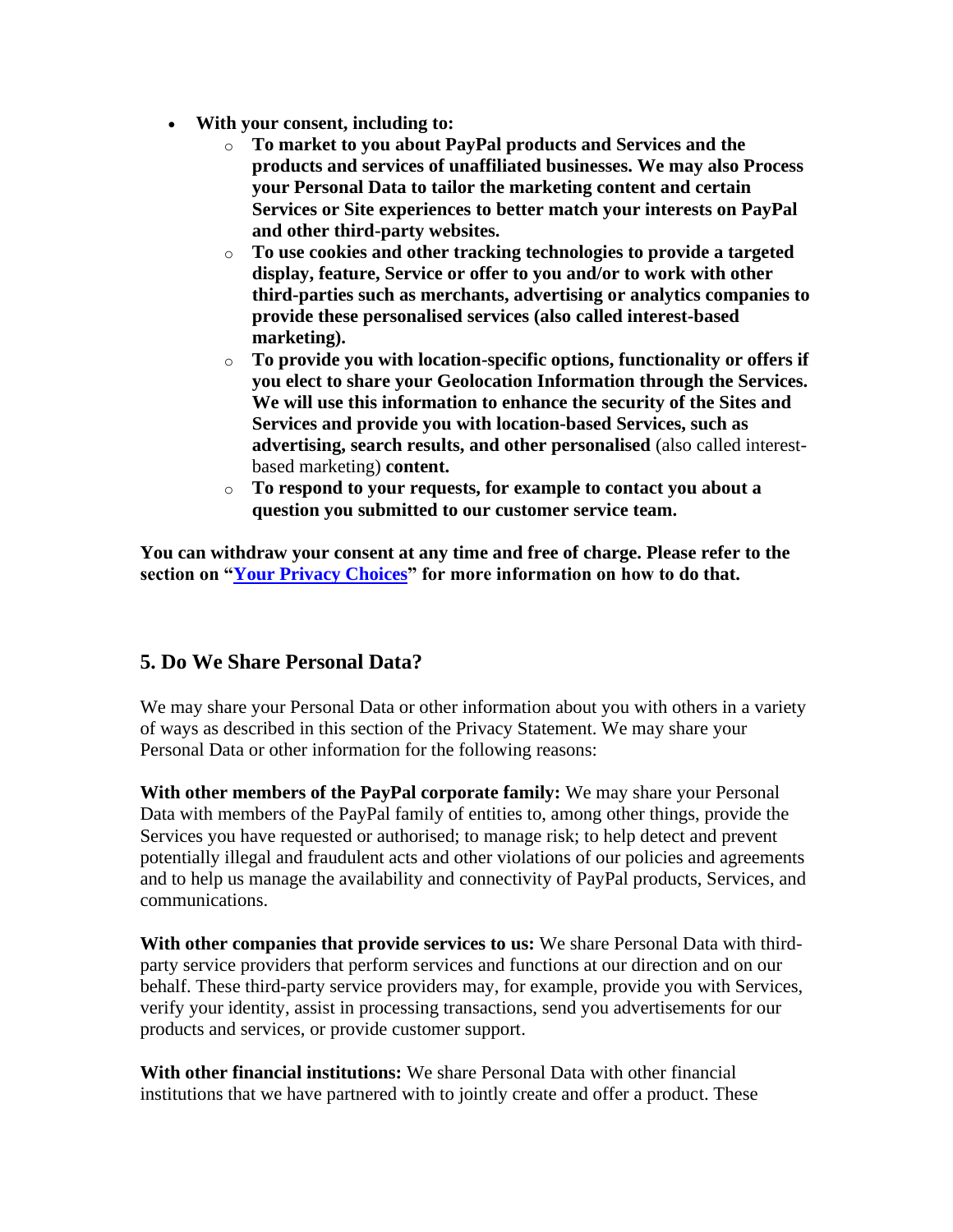financial institutions may only use this information to market and offer PayPal-related products, unless you have given consent for other uses. We may also share Personal Data to process transactions, provide you with benefits associated with your eligible cards, and keep your financial information up to date.

**With the other parties to transactions when you use the Services, such as other Users, merchants, and their service providers:** We may share information about you and your Account with the other parties involved in processing your transactions. This includes other Users you are sending or receiving funds from and merchants, and their service providers. The information might include:

- o Personal Data and Account information necessary to facilitate the transaction;
- o Personal Data to help other participant(s) resolve disputes and detect and prevent fraud; and
- o Anonymous data and performance analytics to help merchants better understand the uses of our Services and to help merchants enhance Users' experiences.

## **With other third parties for our business purposes or as permitted or required by**

**law:** We may share information about you with other parties for PayPal's business purposes or as permitted or required by law, including:

- o if we need to do so to comply with a law, legal process or regulations;
- o to law enforcement authorities or other government officials, or other third parties pursuant to a subpoena, a court order or other legal process or requirement applicable to PayPal or PayPal's corporate family;
- $\circ$  if we believe, in our sole discretion, that the disclosure of Personal Data is necessary or appropriate to prevent physical harm or financial loss or in connection with an investigation of suspected or actual illegal activity;
- o to protect the vital interests of a person;
- o with credit agencies and data processors for credit reference checks and anti-fraud and compliance purposes;
- o to investigate violations of or enforce a user agreement or other legal terms applicable to any Service;
- o to protect our property, Services and legal rights;
- o to facilitate a purchase or sale of all or part of PayPal's business;
- o in connection with shipping and related services for purchases made using a Service;
- o to help assess and manage risk and prevent fraud against us, our Users and fraud involving our Sites or use of our Services, including fraud that occurs at or involves our business partners, strategic ventures, or other individuals, and merchants;
- $\circ$  to banking partners as required by card association rules for inclusion on their list of terminated merchants;
- o to credit reporting and collection agencies;
- o to companies that we plan to merge with or be acquired by; and
- o to support our audit, compliance, and corporate governance functions.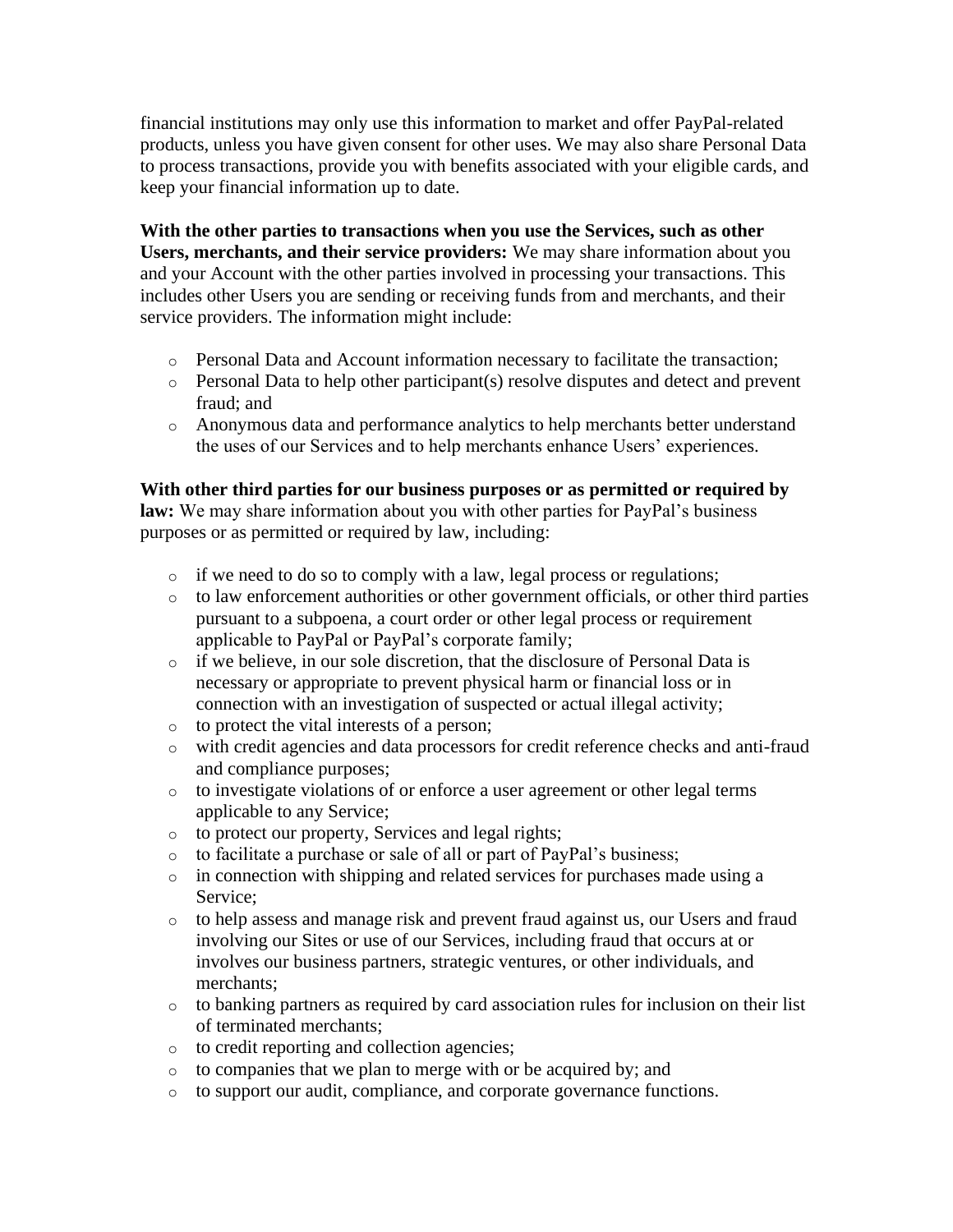**With your consent: We also will share your Personal Data and other information with your consent or direction, including if you authorise an account connection with a third-party account or platform.**

**In addition, PayPal may provide aggregated statistical data to third-parties, including other businesses and members of the public, about how, when, and why Users visit our Sites and use our Services. This data will not personally identify you or provide information about your use of the Sites or Services. We do not share your Personal Data with third parties for their marketing purposes without your consent.**

## <span id="page-7-0"></span>**6. How Do We Work with Other Services and Platforms?**

A significant benefit and innovation of PayPal's Services is that you can connect your Account with a third-party account or platform. For the purposes of this Privacy Statement, an "account connection" with such a third-party is a connection you authorise or enable between your Account and a non-PayPal account, payment instrument, or platform that you lawfully control or own. When you authorise such a connection, PayPal and the third-party will exchange your Personal Data and other information directly. Examples of account connections include:

- linking your Account to a social media account or social messaging service;
- connecting your Account to a third-party data aggregation or financial services company, if you provide such company with your Account log-in credentials; or
- using your Account to make payments to a merchant or allowing a merchant to charge your Account.

If you choose to create an account connection, we may receive information from the third-party about you and your use of the third-party's service. For example, if you connect your Account to a social media account, we will receive Personal Data from the social media provider via the account connection. If you connect your Account to other financial accounts, directly or through a third-party service provider, we may have access to your account balance and transactional information, such as purchases and funds transfers. We will use all such information that we receive from a third-party via an account connection in a manner consistent with this Privacy Statement.

Information that we share with a third-party based on an account connection will be used and disclosed in accordance with the third-party's privacy practices. Before authorising an account connection, you should review the privacy notice of any third-party that you authorised to have an account connection that will gain access to your Personal Data as part of the account connection. For example, Personal Data that PayPal shares with a third-party account or platform such as a social media account may in turn be shared with certain other parties, including the general public, depending on the account's or platform's privacy practices.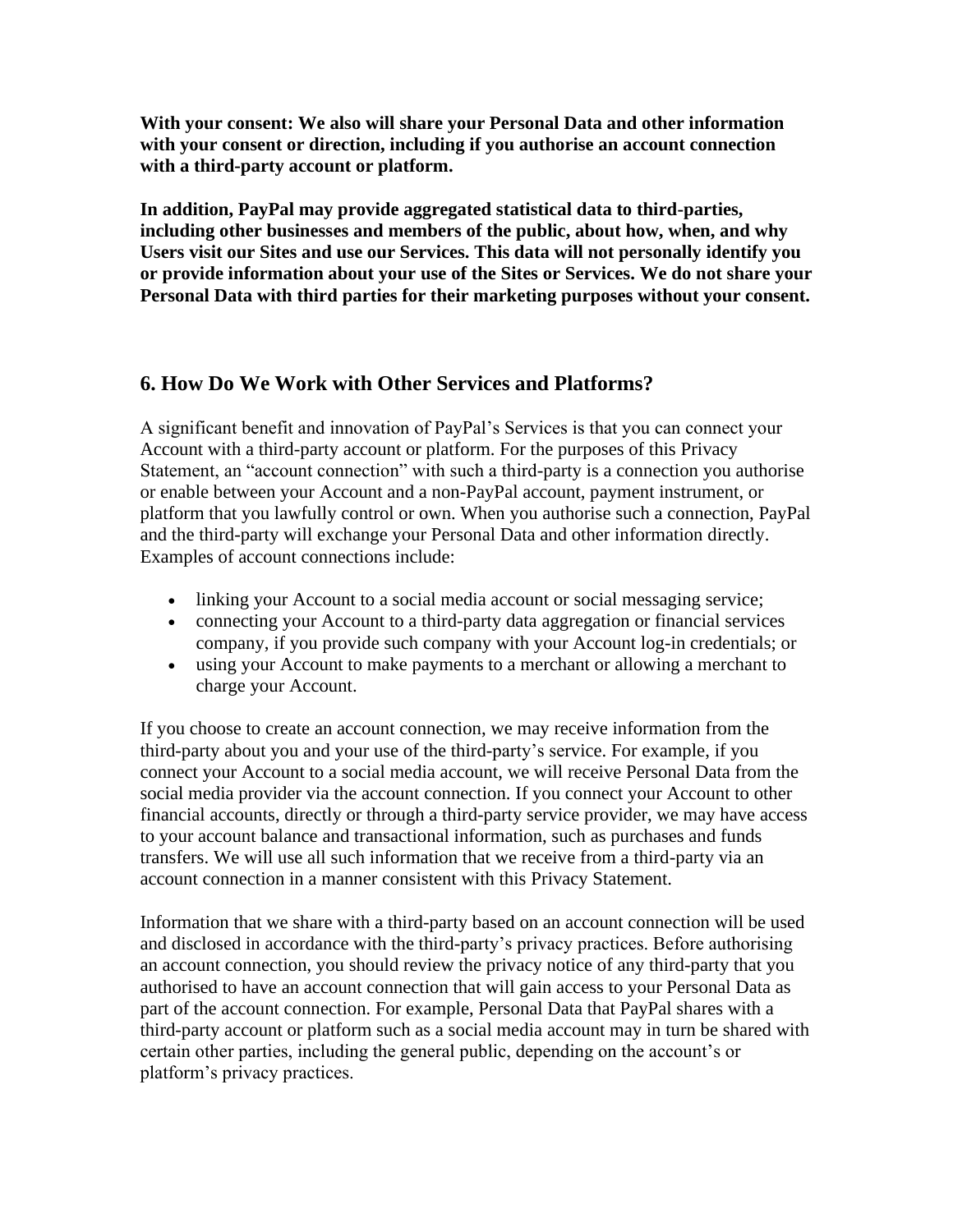### <span id="page-8-0"></span>**7. International transfers**

Our operations are supported by a network of computers, cloud-based servers, and other infrastructure and information technology, including, but not limited to, third-party service providers.

The parties mentioned above may be established in jurisdictions other than your own and outside the European Economic Area, Switzerland, and the United Kingdom (the "UK"). These countries do not always afford an equivalent level of privacy protection. We have taken specific steps, in accordance with EEA and UK data protection law, to protect your Personal Data. In particular, for transfers of your Personal Data within PayPal related companies, we rely on Binding Corporate Rules approved by competent Supervisory Authorities (available [here\)](https://www.paypal.com/uk/webapps/mpp/ua/bcr?locale.x=en_GB). Other transfers may be based on contractual protections. Please contact us for more information about this.

If you make transactions with parties outside the EEA, Switzerland, the UK or connect our Service with platforms, such as social media, outside the EEA, Switzerland, or the UK, we are required to transfer your Personal Data with those parties in order to provide the requested Service to you.

## <span id="page-8-1"></span>**8. How Do We Use Cookies and Tracking Technologies?**

When you visit our Sites, use our Services, or visit a third-party website for which we provide online services, we and our business partners and vendors may use cookies and other tracking technologies (collectively, "Cookies") to recognise you as a User and to customise your online experiences, the Services you use, and other online content and advertising; measure the effectiveness of promotions and perform analytics; and to mitigate risk, prevent potential fraud, and promote trust and safety across our Sites and Services. Certain aspects and features of our Services and Sites are only available through the use of Cookies, so if you choose to disable or decline Cookies, your use of the Sites and Services may be limited or not possible.

Do Not Track (DNT) is an optional browser setting that allows you to express your preferences regarding tracking by advertisers and other third-parties. We do not respond to DNT signals.

Please review our **Statement on Cookies and Tracking Technologies** to learn more about how we use Cookies.

## <span id="page-8-2"></span>**9. What Privacy Choices Are Available To You?**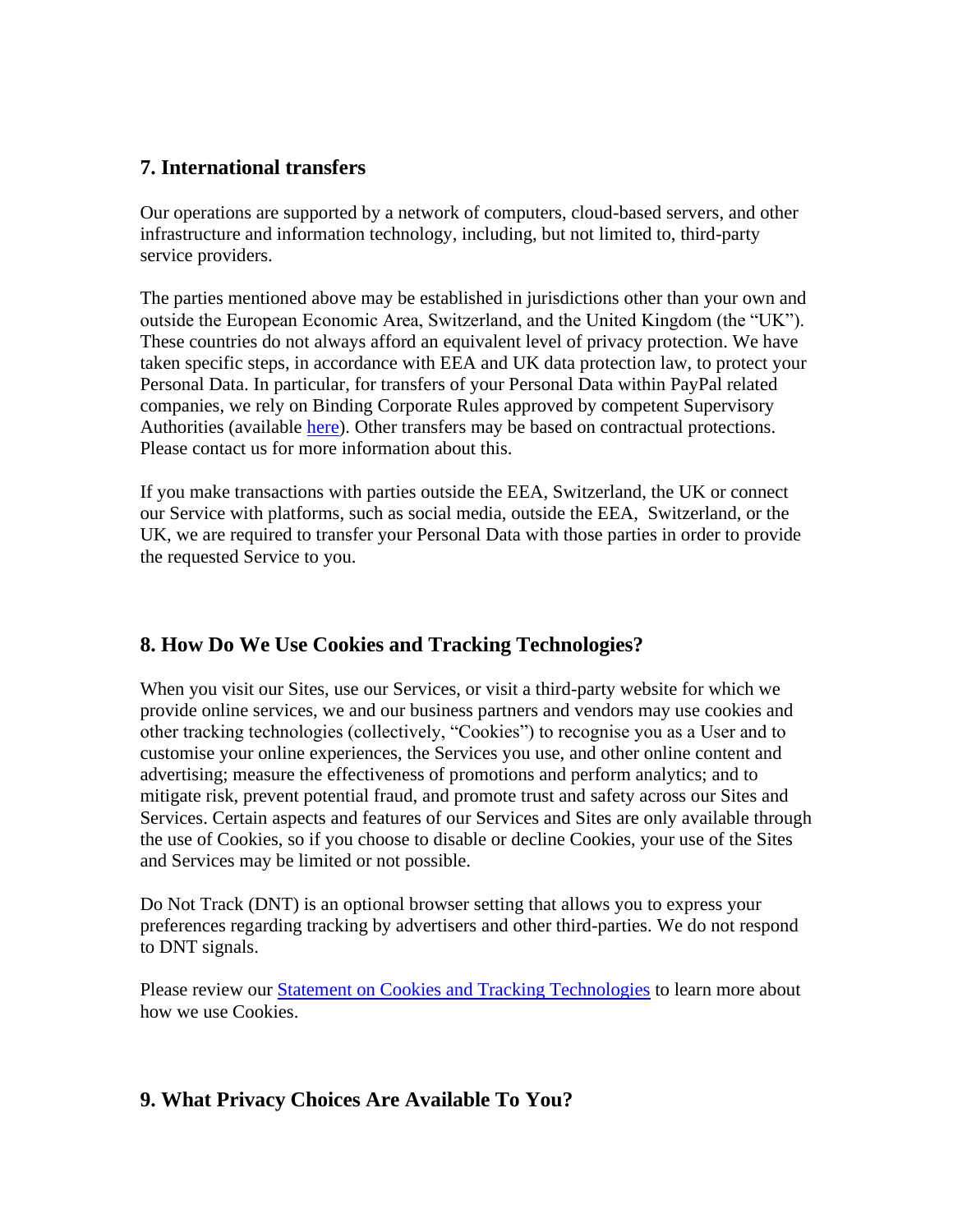You have choices when it comes to the privacy practices and communications described in this Privacy Statement. Many of your choices may be explained at the time you sign up for or use a Service or in the context of your use of a Site. You may be provided with instructions and prompts within the experiences as you navigate the Services.

#### o **Choices Relating to the Personal Data We Collect**

- o Personal Data. You may decline to provide Personal Data when it is requested by PayPal, but certain Services or all of the Services may be unavailable to you.
- o Location and other device-level information. The device you use to access the Sites or Services may collect information about you, including Geolocation Information and User usage data that PayPal may then collect and use. For information about your ability to restrict the collection and use of such information, please use the settings available in the device.

#### o **Choices Relating to Our Use of Your Personal Data**

- o Online Tracking and Interest-Based Marketing. We work with partners and third-party service providers to serve you advertising using ad-related cookies and web beacons. You can opt-out of third-party advertisingrelated cookies and web beacons, in which case our advertising should not be targeted to you. You will continue to see our advertising on third party websites.
	- o For more information on third-party advertising-related cookies and interest-based marketing, and to learn how to opt-out of these practices with companies participating in industry self-regulation, please visit **[Your Online Choices](http://www.youronlinechoices.eu/)**.
- o Finding and connecting with others. If available, you may manage your preferences for finding and connecting with others from your account of the Service you use.

#### o **Choices Relating to Account Connections**

o If you authorise an account connection to a third-party account or platform, such as a social media account, you may be able to manage your connection preferences from your Account or the third-party account or platform. Please refer to the privacy notice that governs the third-party platform for more information on the choices you may have.

## o **Choices Relating to Cookies**

- o Online Tracking and Interest-Based Marketing. We work with partners and third-party service providers to serve you advertising using ad-related cookies and web beacons. You can opt-out of third-party advertisingrelated cookies and web beacons, in which case our advertising should not be targeted to you. You will continue to see our advertising on third party websites.
	- o For more information on third-party advertising-related cookies and interest-based marketing, and to learn how to opt-out of these practices with companies participating in industry self-regulation, please visit **[Your Online Choices](https://www.youronlinechoices.eu/)**.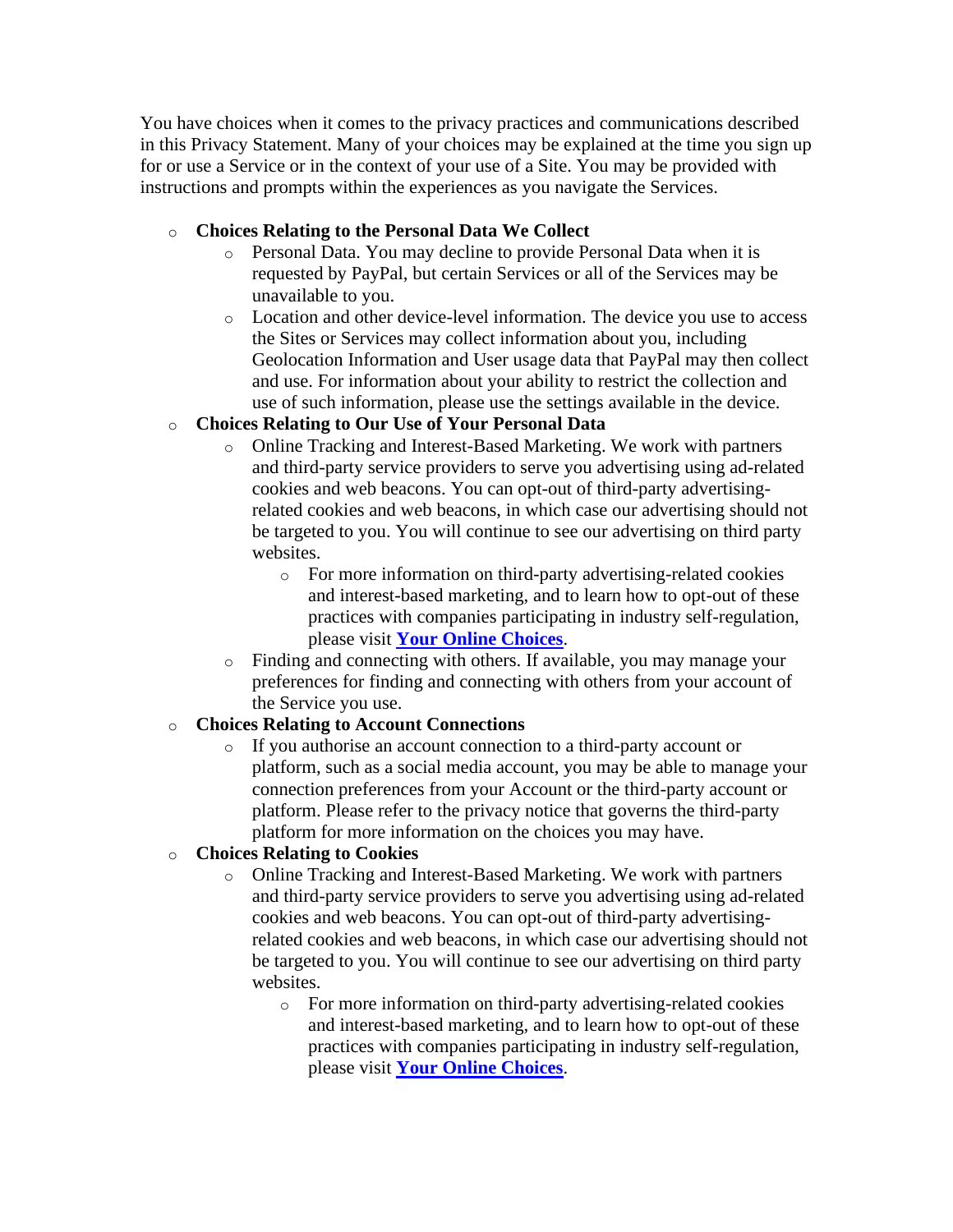- o You may have options available to manage your browser preferences. For example, your browser or internet device may allow you delete, disable, or block certain cookies and other tracking technologies. You can learn more by visiting AboutCookies.org. You may choose to enable these options, but doing so may prevent you from using many of the core features and functions available on a Service or Site.
- o You may have an option regarding the use of cookies and other tracking technologies when you use a Service or visit parts of a Site. For example, you may be asked if you want the Service or Site to "remember" certain things about you, and we will use cookies and other tracking technologies to the extent that you permit them.
- o You can learn more about our cookies and tracking technologies by visiting the Statement on Cookies and Tracking Technologies page.

#### o **Choices Relating to Your Registration and Account Information**

o If you have an Account, you generally may review and edit Personal Data by logging in and updating the information directly or by contacting us. [Contact us](#page-12-2) if you do not have an Account or if you have questions about your Account information or other Personal Data.

#### o **Choices Relating to Linking your Bank Account and Open Banking**

- o To enable you to use your bank account with PayPal (for example for PayPal payments), we need to confirm that you own the bank account linked to your PayPal account and check if there are sufficient funds in your bank account for these future payments. You can verify your bank account instantly, by providing PayPal access to your bank account to view your bank account information, bank balances and transaction history. The data is only processed for the purposes you have granted us permission for, and in accordance with the laws that access to your bank account data. In the event we need to view your bank account balance or transaction history again after 90 days, we will request your permission again.
- o As an alternative, you may verify your bank account by confirming a verification code sent to your bank account with an IBAN (International Bank Account Number). This may take longer (1 to 4 days). In this event PayPal will not be able to view your bank balances and/or transaction history details.

#### o **Choices Relating to Communication**

o **Promotional Marketing:** We may send you marketing content about our Sites, Services, products, products we jointly offer with financial institutions, as well as the products and services of unaffiliated third parties and members of the PayPal corporate family through various communication channels, for example, email, text, pop-ups, push notifications, and messaging applications. You may opt out of these marketing communications we send by following the instructions in the communications you receive. If you have an Account with us, you may also adjust your communication preferences in your Account settings. For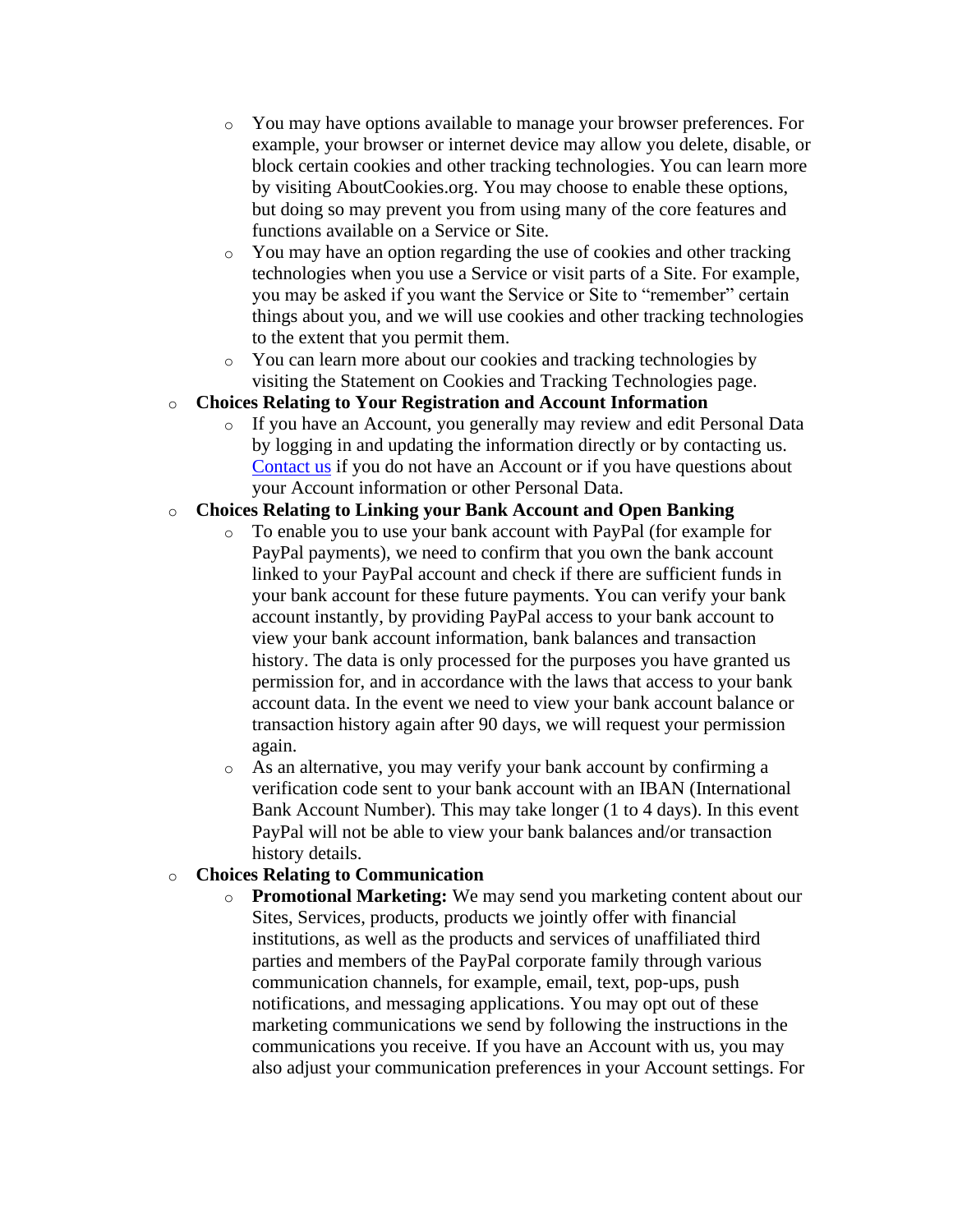messages sent via push notifications, you may manage your preferences in your device.

o **Informational and Other:** We will send communications to you that are required or necessary to send to Users of our Services, notifications that contain important information and other communications that you request from us. You may not opt out of receiving these communications. However, you may be able to adjust the media and format through which you receive these notices.

#### <span id="page-11-0"></span>**10. What Are Your Rights?**

Subject to limitations set out in EEA and UK data protection laws, you have certain rights in respect of your Personal Data. In particular, you have a right of access, rectification, restriction, opposition, erasure and data portability. Please contact us if you wish to exercise these rights.

Further, subject to specific requirements, you have the right to object to processing of your personal data based on legitimate interests or a public interest or an official authority vested in us.

If you have an Account with any of our Services, you generally can review and edit Personal Data in the Account by logging in and updating the information directly. We may use automated decision-making for decisions concerning credit with your consent or where necessary for the entry into or performance of a contract or authorised by Union or Member state law. Please [contact us](#page-12-2) if you require more information on automateddecision making.

#### <span id="page-11-1"></span>**11. How Do We Protect Your Personal Data?**

We maintain technical, physical, and administrative security measures designed to provide reasonable protection for your Personal Data against loss, misuse, unauthorised access, disclosure, and alteration. The security measures include firewalls, data encryption, physical access controls to our data centres, and information access authorisation controls. While we are dedicated to securing our systems and Services, you are responsible for securing and maintaining the privacy of your password(s) and Account/profile registration information and verifying that the Personal Data we maintain about you is accurate and current. We are not responsible for protecting any Personal Data that we share with a third-party based on an account connection that you have authorised.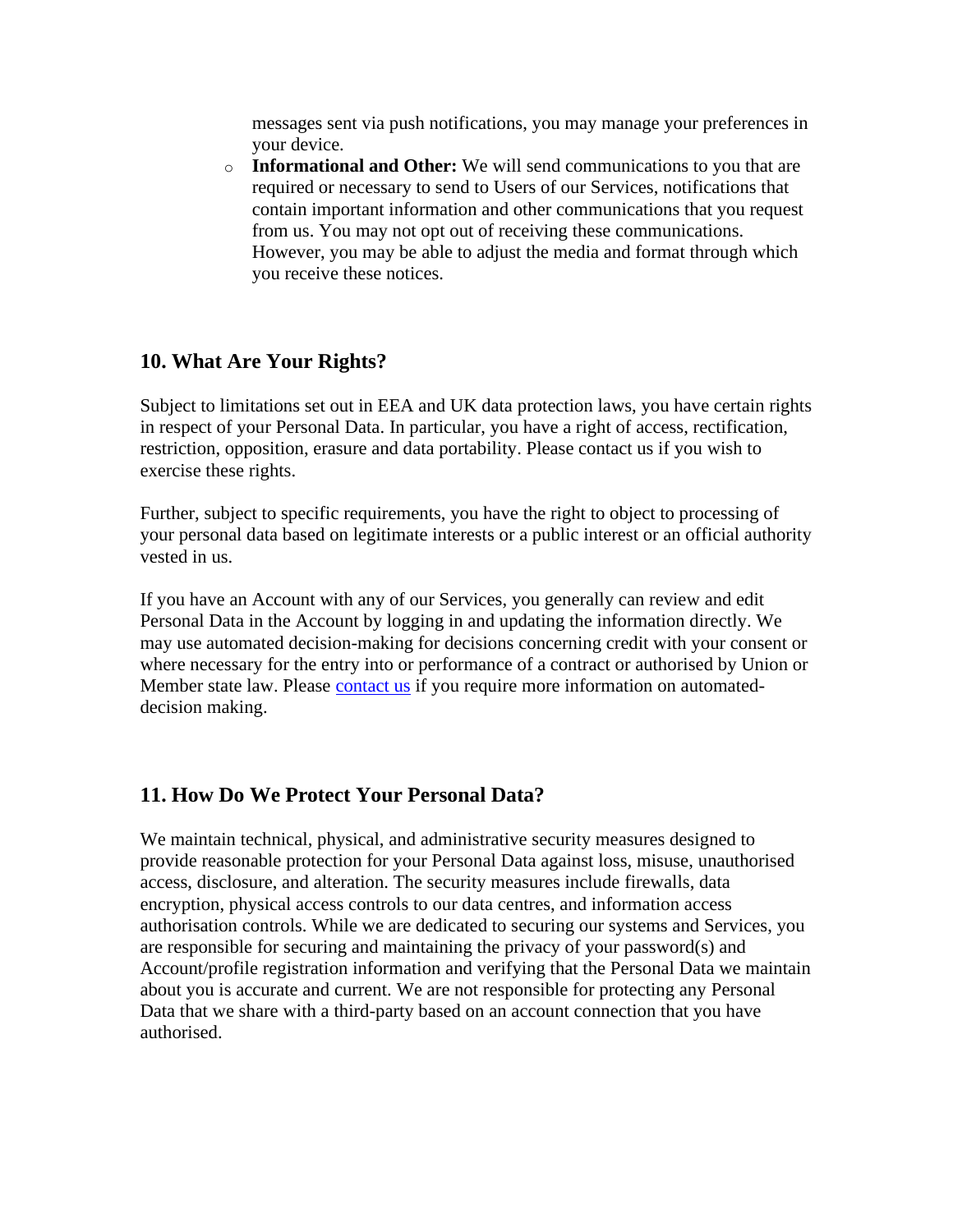## <span id="page-12-0"></span>**12. Can Children Use Our Services?**

The Sites and Services are not directed to children under the age of 16. We do not knowingly collect information, including Personal Data, from children or other individuals who are not legally able to use our Sites and Services. If we obtain actual knowledge that we have collected Personal Data from a child under the age of 16, we will promptly delete it, unless we are legally obligated to retain such data. **[Contact us](#page-12-2)** if you believe that we have mistakenly or unintentionally collected information from a child under the age of 16.

## <span id="page-12-1"></span>**13. What Else Should You Know?**

#### **Changes to this Privacy Statement.**

We may revise this Privacy Statement from time to time to reflect changes to our business, the Sites or Services, or applicable laws. The revised Privacy Statement will be effective as of the published effective date.

If the revised version includes a substantial change, we will provide you with 30 days prior notice by posting notice of the change on the "Policy Update" page of our website. We also may notify Users of the change using email or other means.

## <span id="page-12-2"></span>**14. Contact Us**

You may contact us if you have general questions or concerns about this Privacy Statement and supplemental notices or the way in which we handle your Personal Data.

We want to make sure your questions go to the right place:

- Click [here](https://www.paypal.com/uk/smarthelp/contact-us?email=privacy&locale.x=en_GB) to contact us about your PayPal account or transaction or a card payment made on a merchant website.
- Click [here](https://www.xoom.com/contact-xoom-customer-service) to contact us about your Xoom account

If you are not satisfied by the way in which we address your concerns, you have the right to lodge a complaint with the Supervisory Authority for data protection in your country.

Our Data Protection Officer can be contacted [Online](https://www.paypal.com/uk/smarthelp/contact-us?email=privacy&locale.x=en_GB) or by post at **PayPal (Europe) S.à.r.l. et Cie, S.C.A., 22-24 Boulevard Royal L-2449, Luxembourg.**

Our UK Representative can be contacted by post for any UK-specific data protection inquiries at **Bird & Bird GDPR Representative UK, 12 New Fetter Lane, Holburn, London EC4A 1JP**.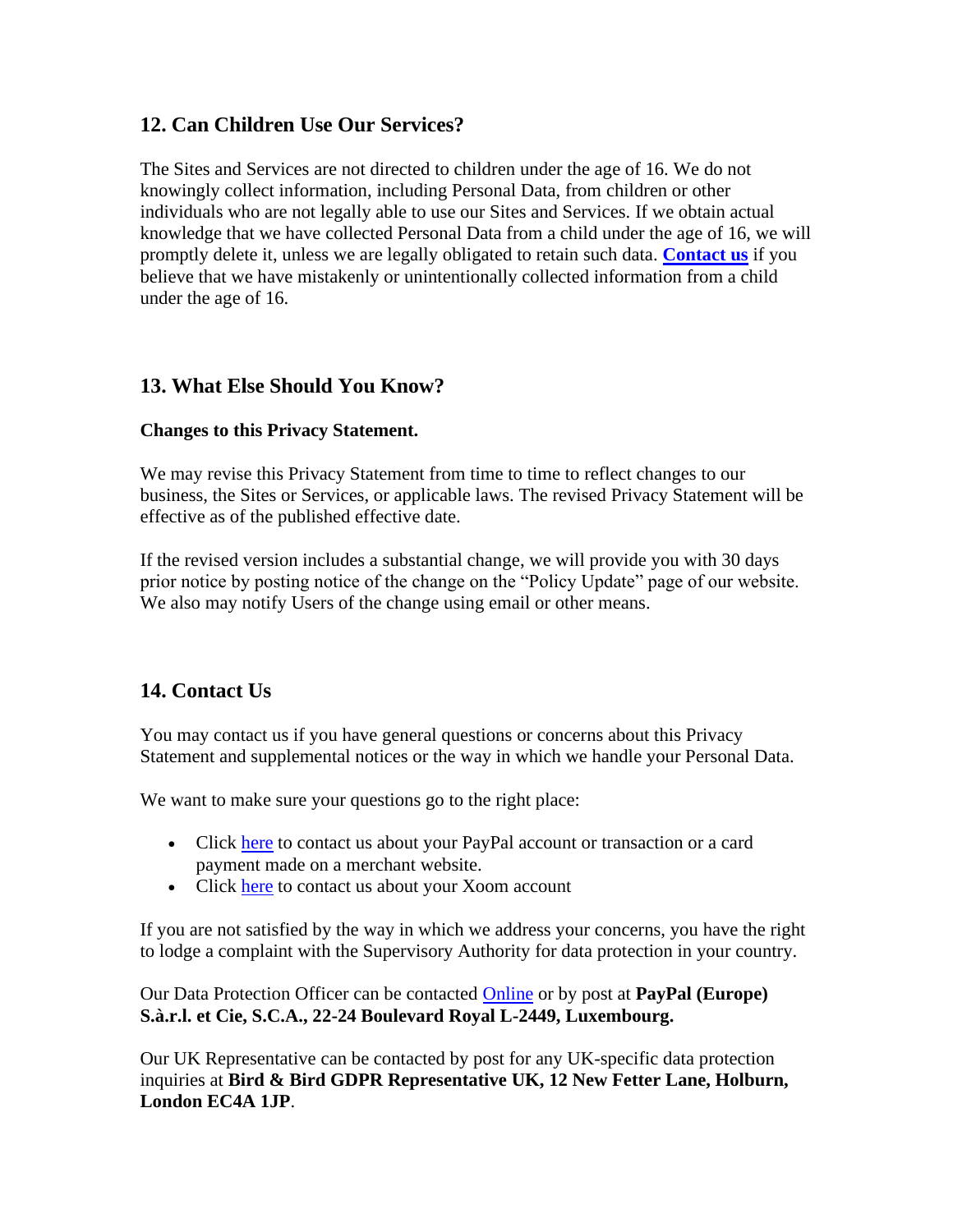## <span id="page-13-0"></span>**15. Definitions**

- <span id="page-13-7"></span>• **Account means a PayPal or Xoom member account.**
- <span id="page-13-2"></span>• **Data Controller** means that PayPal determines the purposes and means of the processing of Personal Data.
- <span id="page-13-8"></span>• **Device Information** means data that can be automatically collected from any device used to access the Site or Services. Such information may include, but is not limited to, your device type; your device's network connections; your device's name; your device IP address; information about your device's web browser and internet connection you use to access the Site or Services; Geolocation Information; information about apps downloaded to your device; and biometric data.
- <span id="page-13-10"></span>• **Geolocation Information** means information that identifies, with reasonable specificity, your location by using, for instance, longitude and latitude coordinates obtained through GPS or Wi-Fi or cell site triangulation.
- <span id="page-13-1"></span>• **PayPal** means PayPal (Europe) S.a.r.l. et Cie, S.C.A. and subsidiaries, group companies or affiliates. In this Privacy Statement, PayPal is sometimes referred to as "we," "us," or "our," depending on the context.
- <span id="page-13-3"></span>• **Personal Data** means information that can be associated with an identified or directly or indirectly identifiable natural person. "Personal Data" can include, but is not limited to, name, postal address (including billing and shipping addresses), telephone number, email address, payment card number, other financial account information, account number, date of birth, and government-issued credentials (e.g., driver's license number, national ID, passport number).
- <span id="page-13-11"></span>• **Process** means any method or way that we handle Personal Data or sets of Personal Data, whether or not by automated means, such as collection, recording, organisation, structuring, storage, adaptation or alteration, retrieval, and consultation, disclosure by transmission, dissemination or otherwise making available, alignment or combination, restriction, erasure or destruction of Personal Data.
- <span id="page-13-5"></span>• **Services** means any products, services, content, features, technologies, or functions, and all related websites, applications and services offered to you by PayPal.
- <span id="page-13-4"></span>• **Sites** means the websites, mobile apps, official social media platforms, or other online properties through which PayPal offers the Services and which has posted or linked to this Privacy Statement.
- <span id="page-13-9"></span>• **Technical Usage Data** means information we collect from your phone, computer or other device that you use to access the Sites or Services. Technical Usage Data tells us how you use the Sites and Services, such as what you have searched for and viewed on the Sites and the way you use our Services, including your IP address, statistics regarding how pages are loaded or viewed, the websites you visited before coming to the Sites and other usage and browsing information collected through Cookies.
- <span id="page-13-6"></span>• **User** means an individual who uses the Services or accesses the Sites.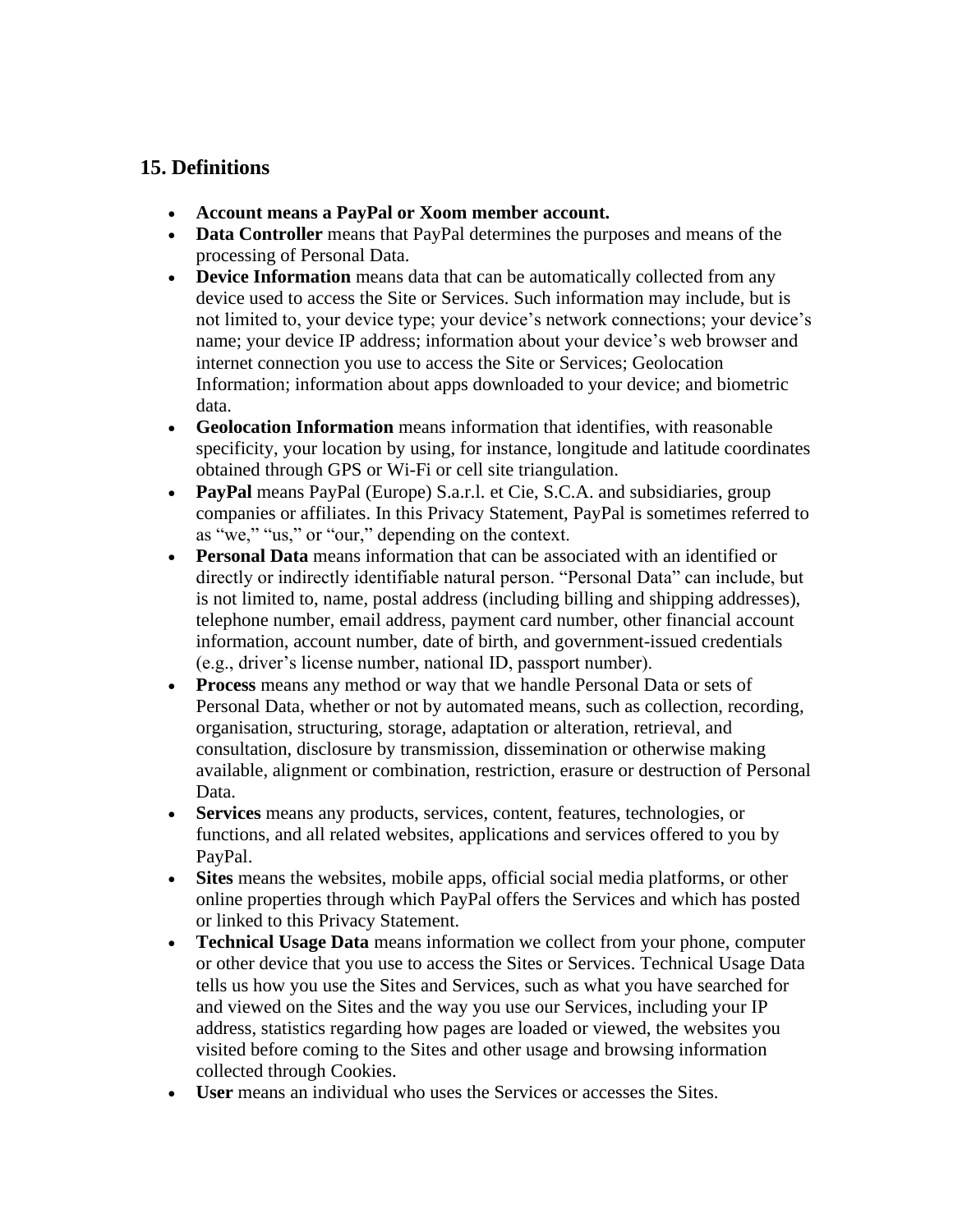#### <span id="page-14-0"></span>**16. Additional Information**

The information provided in this section may be specific to customers depending on your region or how you use the Services. This information is provided to PayPal from third parties whom you may interact when using the Services.

- Banking Regulations Notice for Customers in the EEA and UK
- Credit Reference Agencies Information Notice
- Google ReCaptcha

#### **Banking Regulations Notice for Customers in the EEA and UK**

In general, the Luxembourg laws to which PayPal's handling of user data is subject (data protection and bank secrecy) require a higher degree of transparency than most other EU laws. This is why, unlike the vast majority of providers of internet-based services or financial services in the EU, PayPal has listed in this Privacy Statement the third party service providers and business partners to whom we may disclose your data, together with the purpose of disclosure and type of information disclosed. You will find a link to those third parties **[here](https://www.paypal.com/uk/webapps/mpp/ua/third-parties-list?locale.x=en_GB)**. By accepting this Privacy Statement and maintaining an account with PayPal, you expressly consent to the transfer of your data to those third parties for the purposes listed.

PayPal may update the list of third parties referred to above on the first business day of every quarter (January, April, July and October). PayPal will only start transferring any data to any of the new entities or for the new purposes or data types indicated in each update after 30 days from the date when that list is made public through this Privacy Statement. You should review the list each quarter on the PayPal website on the dates stated above. If you do not object to the new data disclosure, within 30 days after the publication of the updated list of third parties, you are deemed to have accepted the changes to the list and to this Privacy Statement. If you do not agree with the changes, you may close your account and stop using our services.

In order to provide the PayPal Services, certain of the information we collect (as set out in this Privacy Statement) may be required to be transferred to other PayPal related companies or other entities, including those referred to in this section in their capacity as payment providers, payment processors or account holders (or similar capacities). You acknowledge that according to their local legislation, such entities may be subject to laws, regulations, inquiries, investigations, or orders which may require the disclosure of information to the relevant authorities of the relevant country. Your use of the PayPal Services constitutes your consent to our transfer of such information to provide you the PayPal Services.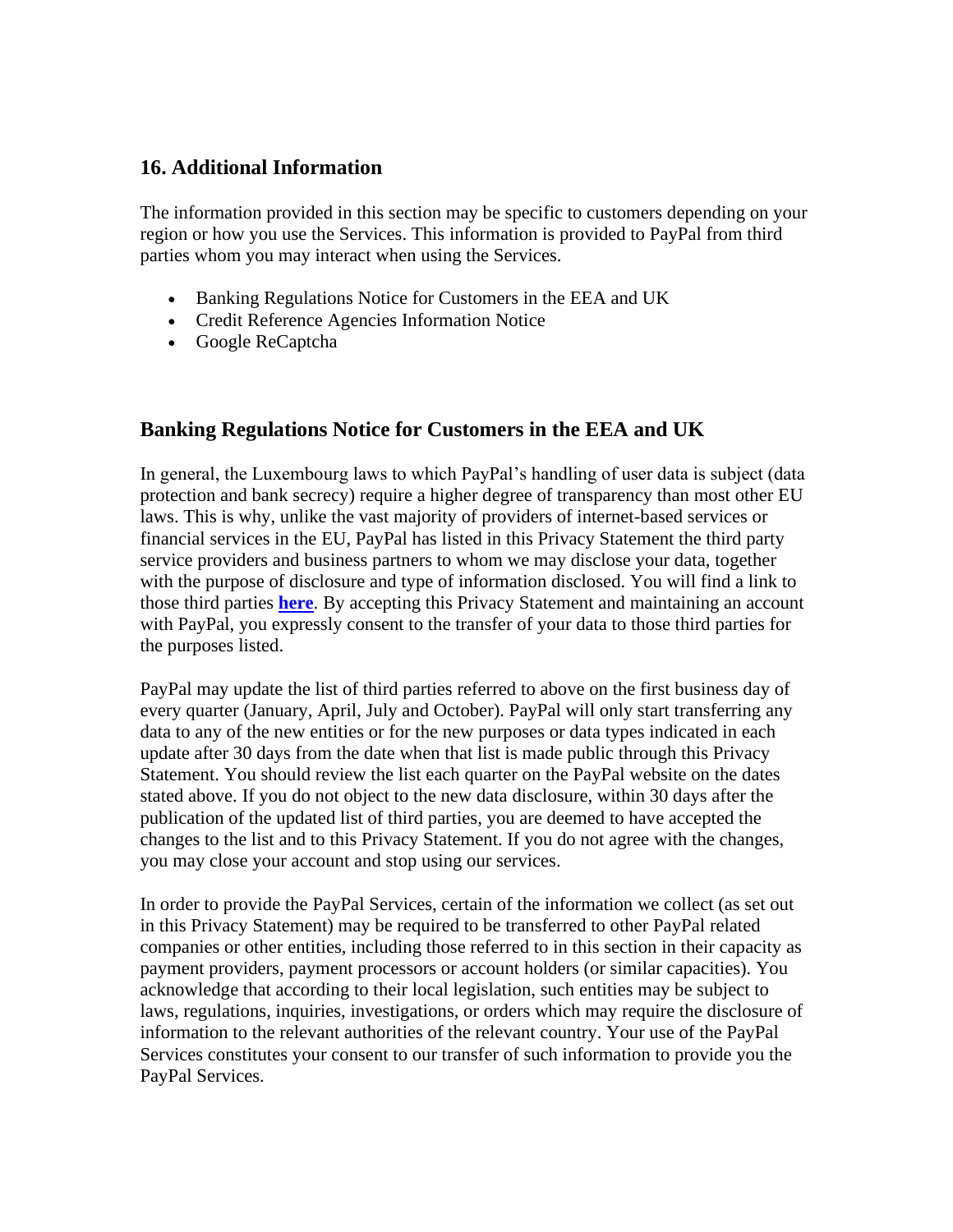Specifically, you agree to and direct PayPal to do any and all of the following with your information:

a. Disclose necessary information to: the police and other law enforcement agencies; security forces; competent governmental, intergovernmental or supranational bodies; competent agencies, departments, regulatory authorities, self-regulatory authorities or organisations (including, without limitation, the Agencies referenced in the "Agencies" section of the Third Party Provider List [here\)](https://www.paypal.com/uk/webapps/mpp/ua/third-parties-list?locale.x=en_GB) and other third parties, including PayPal Group companies, that (i) we are legally compelled and permitted to comply with, including but without limitation the Luxembourg laws of 24 July 2015 on the US Foreign Account Tax Compliance Act ("FATCA Law") and 18 December 2015 on the OECD common reporting standard ("CRS Law"); (ii) we have reason to believe it is appropriate for us to cooperate with in investigations of fraud or other illegal activity or potential illegal activity, or (iii) to conduct investigations of violations of our User Agreement (including without limitation, your funding source or credit or debit card provider).

If you are covered by the FATCA or CRS Law, we are required to give you notice of the information about you that we may transfer to various authorities. Please read more about PayPal's obligations under the FATCA and CRS Law and how they could affect you as well as take note of the information we may disclose as result.

We and other organisations, including parties that accept PayPal, may also share, access and use (including from other countries) necessary information (including, without limitation the information recorded by fraud prevention agencies) to help us and them assess and to manage risk (including, without limitation, to prevent fraud, money laundering and terrorist financing). Please contact us if you want to receive further details of the relevant fraud prevention agencies. For more information on these Agencies, fraud prevention agencies and other third parties, click [here.](https://www.paypal.com/uk/webapps/mpp/ua/third-parties-list?locale.x=en_GB)

- b. Disclose Account Information to intellectual property right owners if under the applicable national law of an EU member state they have a claim against PayPal for an out-of-court information disclosure due to an infringement of their intellectual property rights for which PayPal Services have been used (for example, but without limitation, Sec. 19, para 2, sub-section 3 of the German Trademark Act or Sec. 101, para 2, sub-section 3 of the German Copyright Act).
- c. Disclose necessary information in response to the requirements of the credit card associations or a civil or criminal legal process.
- d. Disclose your name and PayPal link in the PayPal user directory. Your details will be confirmed to other PayPal users in response to a user searching using your name, email address or telephone number, or part of these details. This is to ensure people make payments to the correct user. This feature can be turned off in the PayPal profile settings.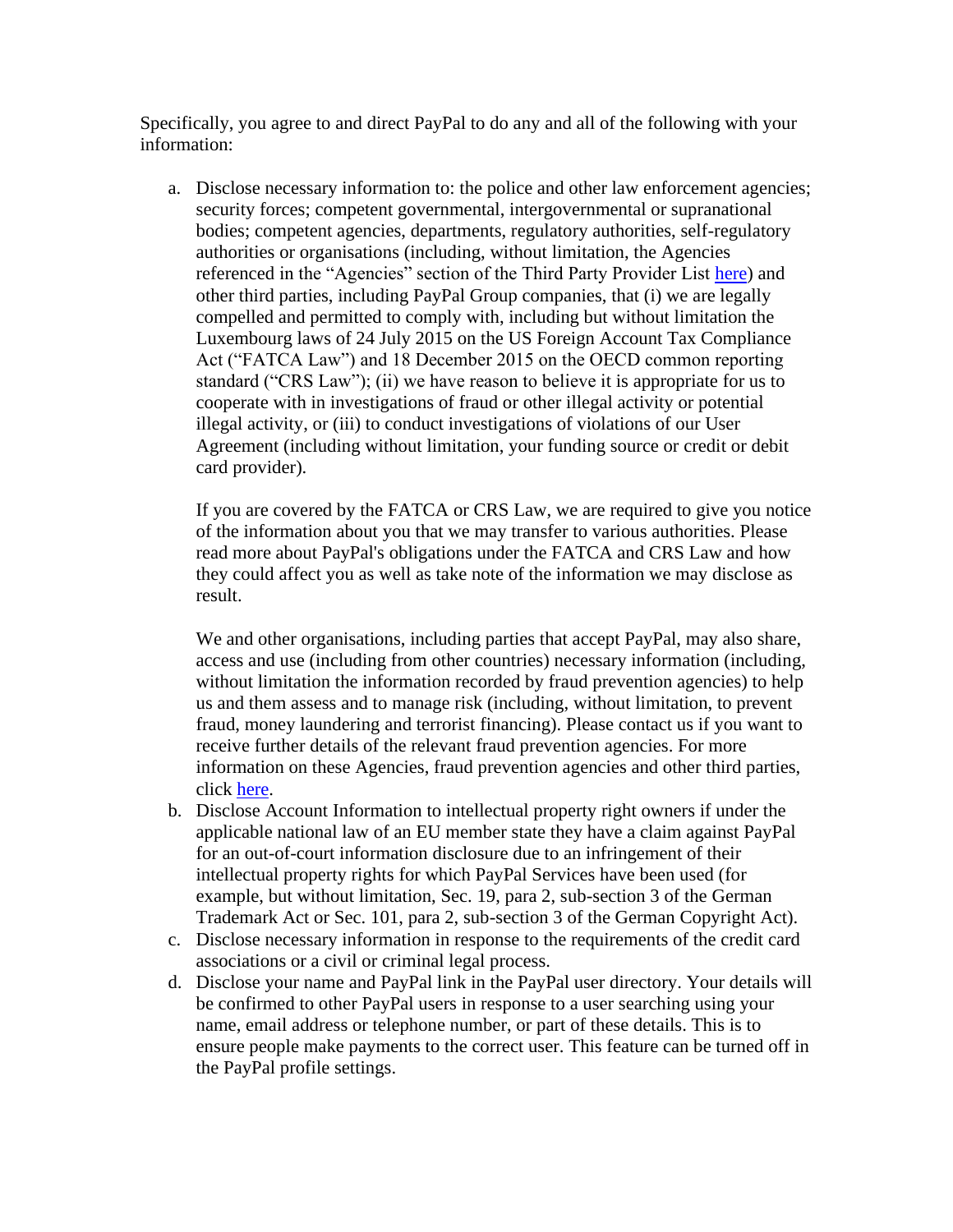- e. If you as a merchant use a third party to access or integrate PayPal, we may disclose to any such partner necessary information for the purpose of facilitating and maintaining such an arrangement (including, without limitation, the status of your PayPal integration, whether you have an active PayPal account and whether you may already be working with a different PayPal integration partner).
- f. Disclose necessary information to the payment processors, auditors, customer services providers, credit reference and fraud agencies, financial products providers, commercial partners, marketing and public relations companies, operational services providers, group companies, agencies, marketplaces and other third parties listed [here.](https://www.paypal.com/uk/webapps/mpp/ua/third-parties-list?locale.x=en_GB) The purpose of this disclosure is to allow us to provide PayPal Services to you. We also set out in the list of third parties, under each " Category", non-exclusive examples of the actual third parties (which may include their assigns and successors) to whom we currently disclose your Account Information or to whom we may consider disclosing your Account Information, together with the purpose of doing so, and the actual information we disclose (except as explicitly stated, these third parties are limited by law or by contract from using the information for secondary purposes beyond the purposes for which the information was shared).
- g. Disclose necessary information to your agent or legal representative (such as the holder of a power of attorney that you grant, or a guardian appointed for you).
- h. Disclose aggregated statistical data with our business partners or for public relations. For example, we may disclose that a specific percentage of our users live in Manchester. However, this aggregated information is not tied to personal information.
- i. Share necessary Account Information with unaffiliated third parties (listed [here\)](https://www.paypal.com/uk/webapps/mpp/ua/third-parties-list?locale.x=en_GB) for their use for the following purposes:
	- 1. Fraud Prevention and Risk Management: to help prevent fraud or assess and manage risk.
	- 2. Customer Service: for customer service purposes, including to help service your accounts or resolve disputes (e.g., billing or transactional).
	- 3. Shipping: in connection with shipping and related services for purchases made using PayPal.
	- 4. Legal Compliance: to help them comply with anti-money laundering and counter-terrorist financing verification requirements.
	- 5. Service Providers: to enable service providers under contract with us to support our business operations, such as fraud prevention, bill collection, marketing, customer service and technology services. Our contracts dictate that these service providers only use your information in connection with the services they perform for us and not for their own benefit.

## **Credit Reference Agencies Information Notice**

If you choose to apply for PayPal Credit, in order to process your application, we will supply your personal information to credit reference agencies (CRAs) and they will give